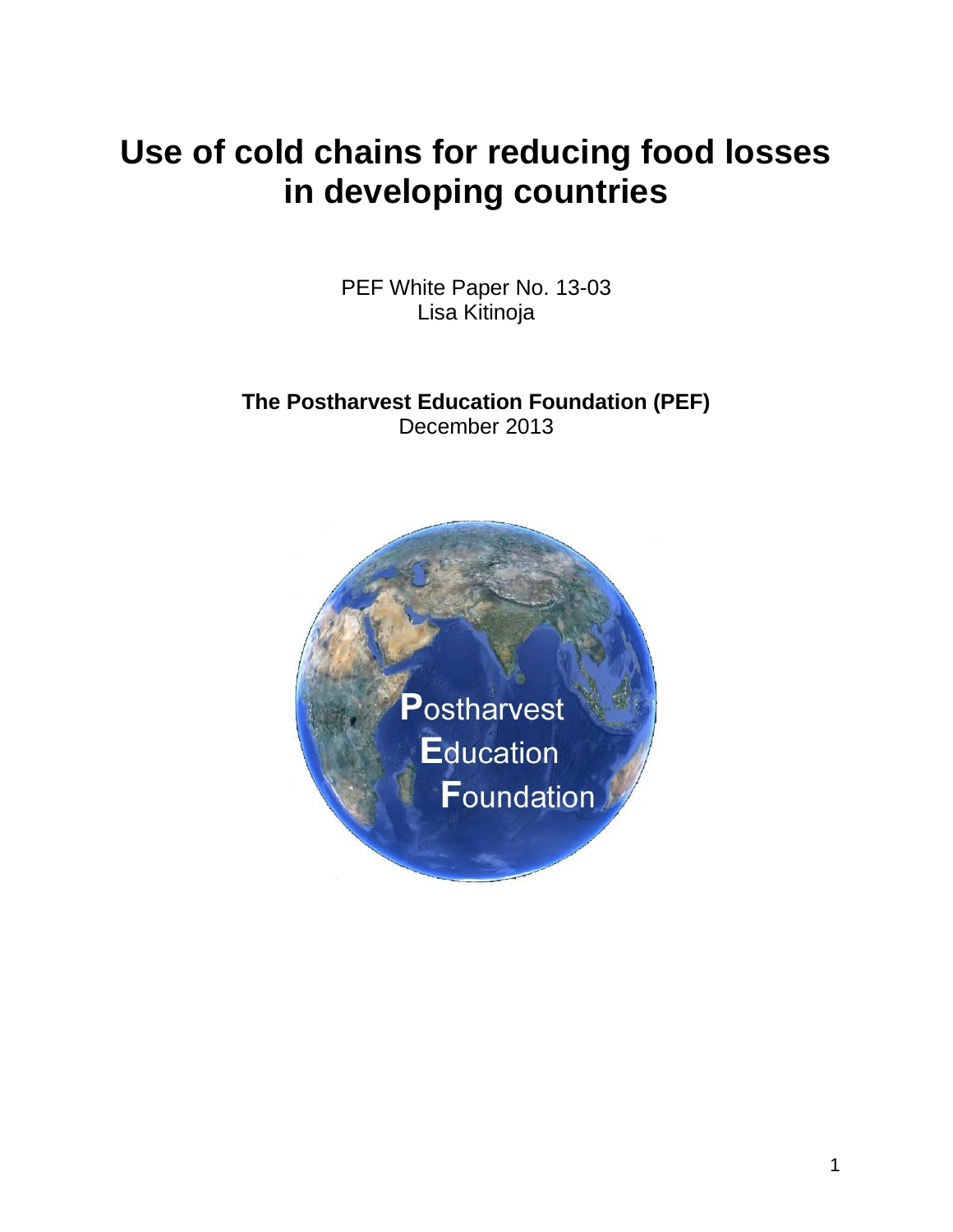# **Use of cold chains for reducing food losses in developing countries**

PEF White Paper No. 13-03 Lisa Kitinoja

# **The Postharvest Education Foundation (PEF)**

December 2013

# **Introduction**

Global food losses have been documented to be on the order of 25% to 50% of production volumes, caloric content and/or market values depending on the commodity (Lipinski et al, 2013; Gustavsson et al 2011; IIR 2009). The use of "cold" handling and storage systems as an investment to prevent perishable food losses is widely used in developed countries and can be highly cost effective compared to continually increasing production to meet increasing demands for these foods. The use of cold technologies in the development of agricultural supply chains for meat, dairy, fish and horticultural products in the USA and EU countries began the early 1950s along with the growth of the mechanical refrigeration industry, but cold chains are still limited in most developing countries.

There are many technical, logistical and investment challenges as well as economic opportunities related to the use of the cold chain. The primary segments of an integrated cold chain include 1) packing and cooling fresh food products, 2) food processing (i.e. freezing of certain processed foods, 3) cold storage (short or long term warehousing of chilled or frozen foods), 4) distribution (cold transport and temporary warehousing under temperature controlled conditions) and 5) marketing (refrigerated or freezer storage and displays at wholesale markets, retail markets and foodservice operations). Policy makers in the agriculture, energy, education and food sectors must work together to promote the use of cold chain technology, improve logistics, maintenance, services, infrastructure, education and management skills, and create sustainable markets for the design, use and funding of cold chains for reducing perishable food losses.

| Variable                                                               | Global | Developed countries | Developing<br>countries |
|------------------------------------------------------------------------|--------|---------------------|-------------------------|
| Population in 2009 (in billions<br>of inhabitants)                     | 6.83   | 1.23                | 5.60                    |
| Population in 2050 (forecast,<br>in billions of inhabitants)           | 9.15   | 1.28                | 7.87                    |
| Refrigerated storage<br>capacity (m <sup>3</sup> /1000<br>inhabitants) | 52     | 200                 | 19                      |
| Food losses (all products)                                             | 25%    | 10%                 | 28%                     |
| Losses of fruits and<br>vegetables                                     | 35%    | 15%                 | 40%                     |
| Losses of perishable<br>foodstuffs due to lack of<br>refrigeration     | 20%    | 9%                  | 23%                     |

Table 1: The Cold Chain, Food Security and Economic Development

Source: IIR. 2009. The role of refrigeration in worldwide nutrition [\(www.iifiir.org\)](http://www.iifiir.org/)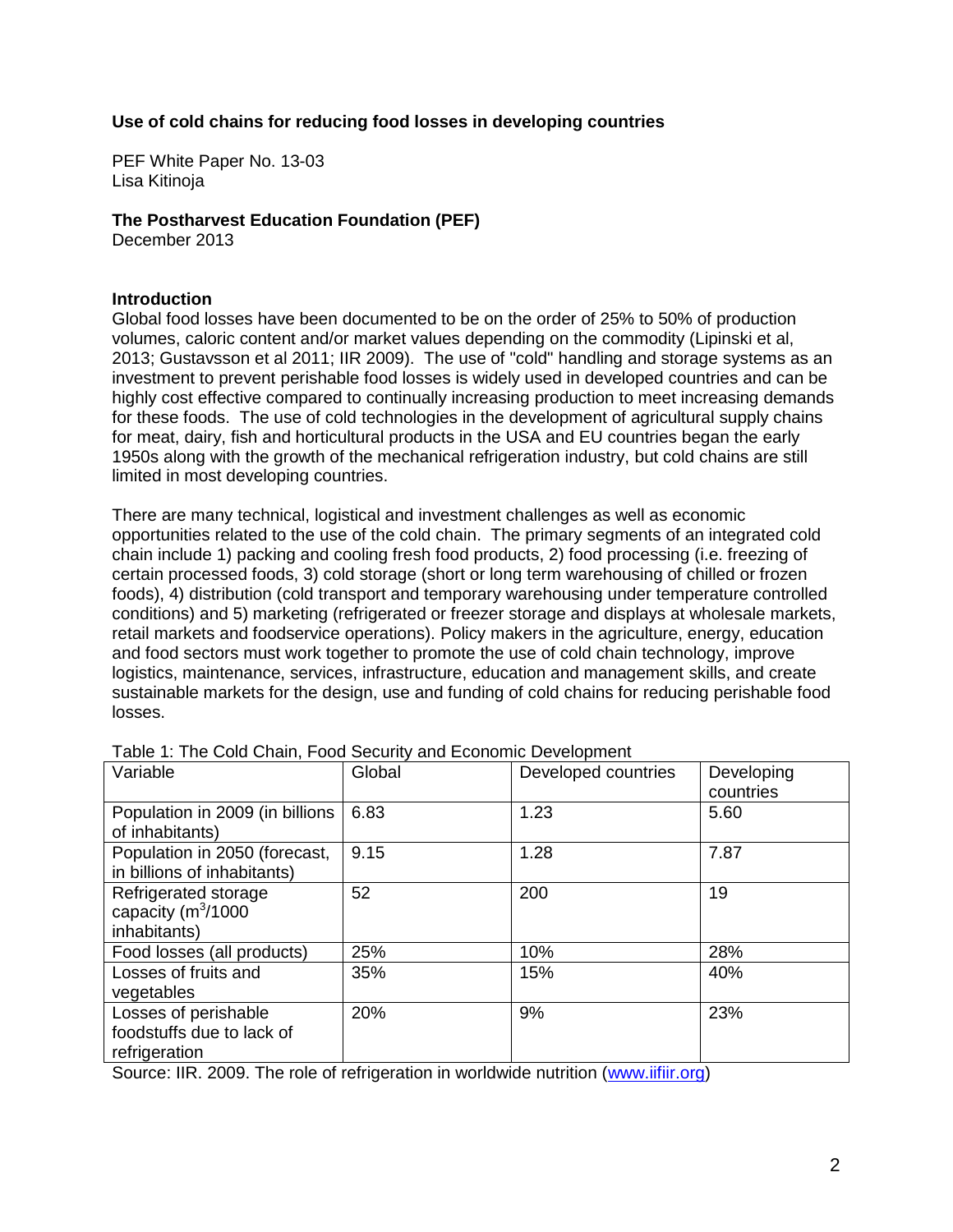Fresh foods continue to metabolize and consume their nutrients throughout their shelf life, from harvest or slaughter through packing, distribution, marketing and sale. Carbohydrates, proteins and other nutrients are broken down into simpler compounds often resulting in reduced quality or quantity of the foods, through respiration, enzymatic breakdown and microbial degradation. All of these processes are highly dependent upon temperature.

As is the case for all biological processes, the higher the temperature the faster these natural degradation processes will occur, leading to loss of color, flavor, nutrients and texture changes. In fact, as a general rule, most of these degradation processes double their rate for each increase of 10°C (known as the Q10 quotient, which is illustrated in more detail below). For example, maintaining a food's temperature at 10°C colder than the temperature commonly experienced when handled during ambient conditions can double the shelf life of that food. Lowering temperature does have some exceptions, since some fresh horticultural perishables are susceptible to chilling injury below about 10°C (most of the tropical and sub-tropical crops) and all fresh horticultural perishables will freeze below about -1°C.

In addition to physiological deterioration, foods may host micro-organisms such as bacteria and fungi which can cause molds, rots or decays, and are subject to water loss which results in wilting, shriveling or darkening. Both the rate of microbial growth and the rate of water loss occur more rapidly as temperature increases. Few other interventions can so dramatically maintain the visual quality and nutritional value, and increase shelf life and ultimate market value of fresh foods as much as simply holding the foods at a lower temperature.

Cooling provides the following benefits for perishable horticultural foods:

- Reduces respiration: lessens perishability
- Reduces transpiration: lessens water loss, less shriveling
- Reduces ethylene production: slows ripening
- Increases resistance to ethylene action
- Decreases activity of micro-organisms
- Reduces browning and loss of texture, flavor and nutrients
- Delays ripening and natural senescence

| Food<br>product           | <b>Storage potential</b>           |                                              |                                              |                                              |
|---------------------------|------------------------------------|----------------------------------------------|----------------------------------------------|----------------------------------------------|
|                           | at optimum<br>cold<br>temperature  | optimum<br>$temperature +$<br>$10^{\circ}$ C | optimum<br>$temperature +$<br>$20^{\circ}$ C | optimum<br>$temperature +$<br>$30^{\circ}$ C |
| Fresh fish                | 10 days at<br>$0^{\circ}$ C        | 4 to 5 days at<br>$10^{\circ}$ C             | 1 to 2 days at<br>$20^{\circ}$ C             | A few hours at<br>$30^{\circ}$ C             |
| <b>Milk</b>               | 2 weeks at<br>$0^{\circ}$ C        | 7 days at 10°C                               | 2 to 3 days at<br>$20^{\circ}$ C             | A few hours at<br>$30^{\circ}$ C             |
| Fresh green<br>vegetables | 1 month at<br>$0^{\circ}$ C        | 2 weeks at 10°C                              | 1 week at 20°C                               | Less than 2 days<br>at $30^{\circ}$ C        |
| Potatoes                  | 5 to 10<br>months at 4 to<br>12 °C | Less than 2<br>months at 22 °C°              | Less than 1<br>month at 32 °C                | Less than 2 weeks<br>at 42 $\degree$ C       |

Table 2: Predicted loss of storage potential increases as handling temperatures increase for fresh foods commonly handled at ambient temperatures in developing countries (rough calculations based upon Q10 coefficients)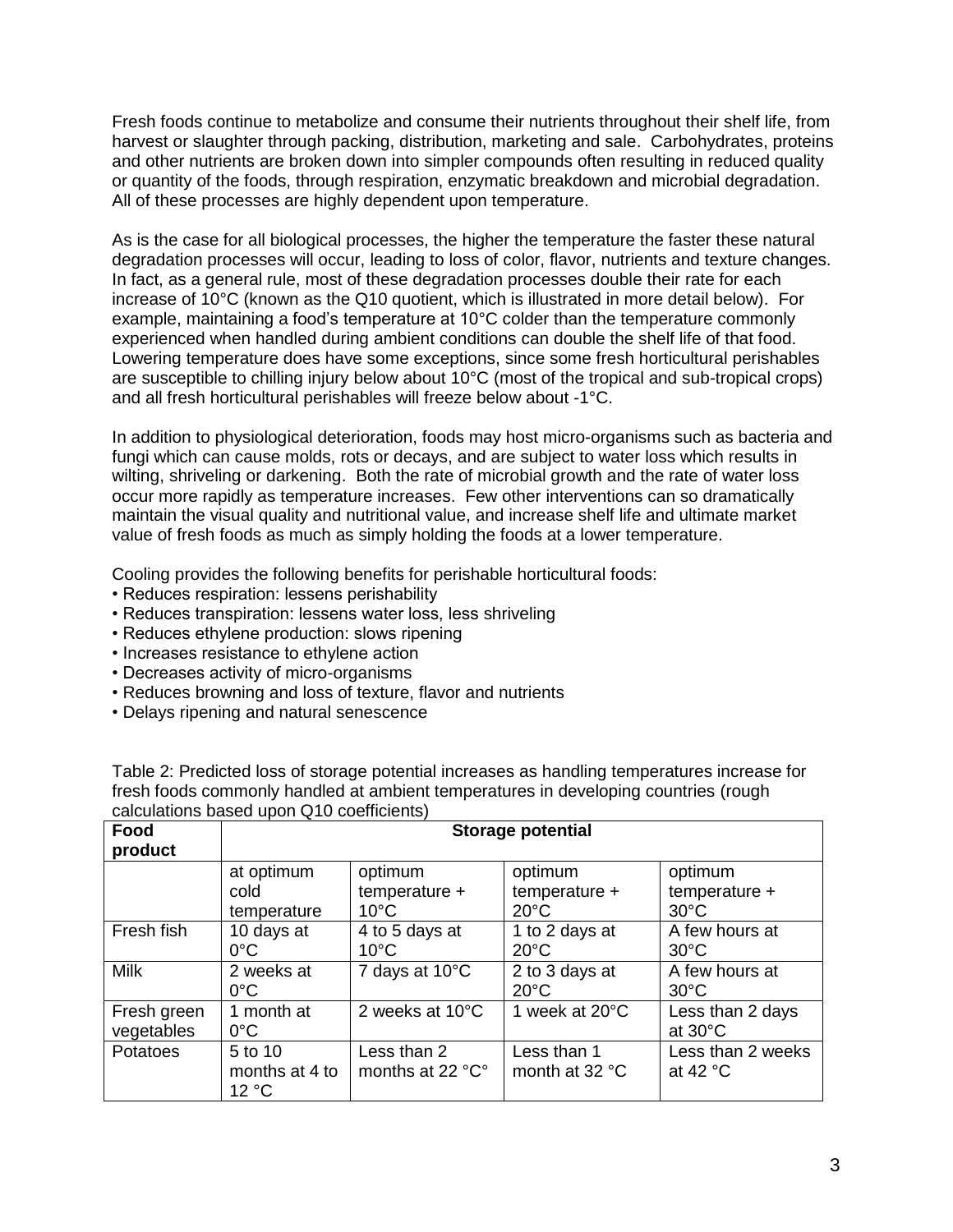| Food<br>product | <b>Storage potential</b>            |                            |                 |                                  |
|-----------------|-------------------------------------|----------------------------|-----------------|----------------------------------|
| Mangoes         | 2 to 3 weeks<br>at $13^{\circ}$ C   | 1 week at 23°C             | 4 days at 33°C  | 2 days at 43°C                   |
| Apples          | 3 to 6 months<br>at -1 $^{\circ}$ C | 2 months at $10^{\circ}$ C | 1 month at 20°C | A few weeks at<br>$30^{\circ}$ C |

In general, the Q10 coefficient (an indication of the relative rate of respiration at 10°C intervals) can be used for fresh foods to estimate the shelf life under different temperature conditions.

Table 3: Theoretical relationship between temperature, respiration rate and deterioration rate of a non-chilling sensitive fresh commodity

| Temperature °C | Assumed Q10 | Relative velocity of<br>deterioration | Relative shelf life | Loss per day $(\%)$ |
|----------------|-------------|---------------------------------------|---------------------|---------------------|
|                |             | I.C                                   | 100                 |                     |
| 10             | 3.0         | 3.0                                   | 33                  |                     |
| 20             | 2.5         | 7.5                                   | 13                  |                     |
| 30             | 2.0         | 15.0                                  |                     | 14                  |
| 40             | 1.5         | 22.5                                  |                     | 25                  |

Developed from data available in USDA Handbook 66 (2004)

# **Use of cold chains**

A cold chain for perishable foods is the uninterrupted handling of the product within a low temperature environment during the postharvest steps of the value chain including harvest, collection, packing, processing, storage, transport and marketing until it reaches the final consumer. An integrated cold chain encompasses the management of the movement of perishable food products from the field, ranch or body of water through the entire postharvest chain to the final consumer. The primary segments of an integrated cold chain, which include 1) packing and cooling fresh food products, 2) food processing (i.e. freezing of certain processed foods, 3) cold storage (short or long term warehousing of chilled or frozen foods), 4) distribution (cold transport and temporary warehousing under temperature controlled conditions) and 5) marketing (refrigerated or freezer storage and displays at wholesale markets, retail markets and foodservice operations) can be simple or complex, low tech or high tech. Cold chain logistics is the planning and management of the interactions and transitions between these five segments, in order to keep foods at their optimum temperature for maintenance of quality, food safety and prevention of waste and economic losses. Speed is often the key to success when handling and marketing perishable foods using a cold supply chain (Kohli 2010).

The cold chain is a well-known method for reducing food losses and food waste, and has long been promoted by established industry focused organizations such as The International Institute of Refrigeration [\(www.iifiir.org\)](http://www.iifiir.org/), The World Food Logistics Organization [\(www.wflo.org\)](http://www.wflo.org/) and the Global Cold Chain Alliance [\(www.gcca.org\)](http://www.gcca.org/). The required infrastructure and investments in needed facilities, equipment and management skills, however, are generally lacking in developing countries. Policy studies on food make very little mention of "postharvest" aspects of agriculture in major new reports on farming or small and medium scale enterprise (SME) policy coming from international donors and grant-makers. Recent examples include the FAO's *State of Food and Agriculture 2010-11* and IFPRI's *Food Security, Farming, and Climate Change to 2050: Scenarios, results and policy options*, which when searched provide no references to postharvest problems, cold chain issues, opportunities or policy options. The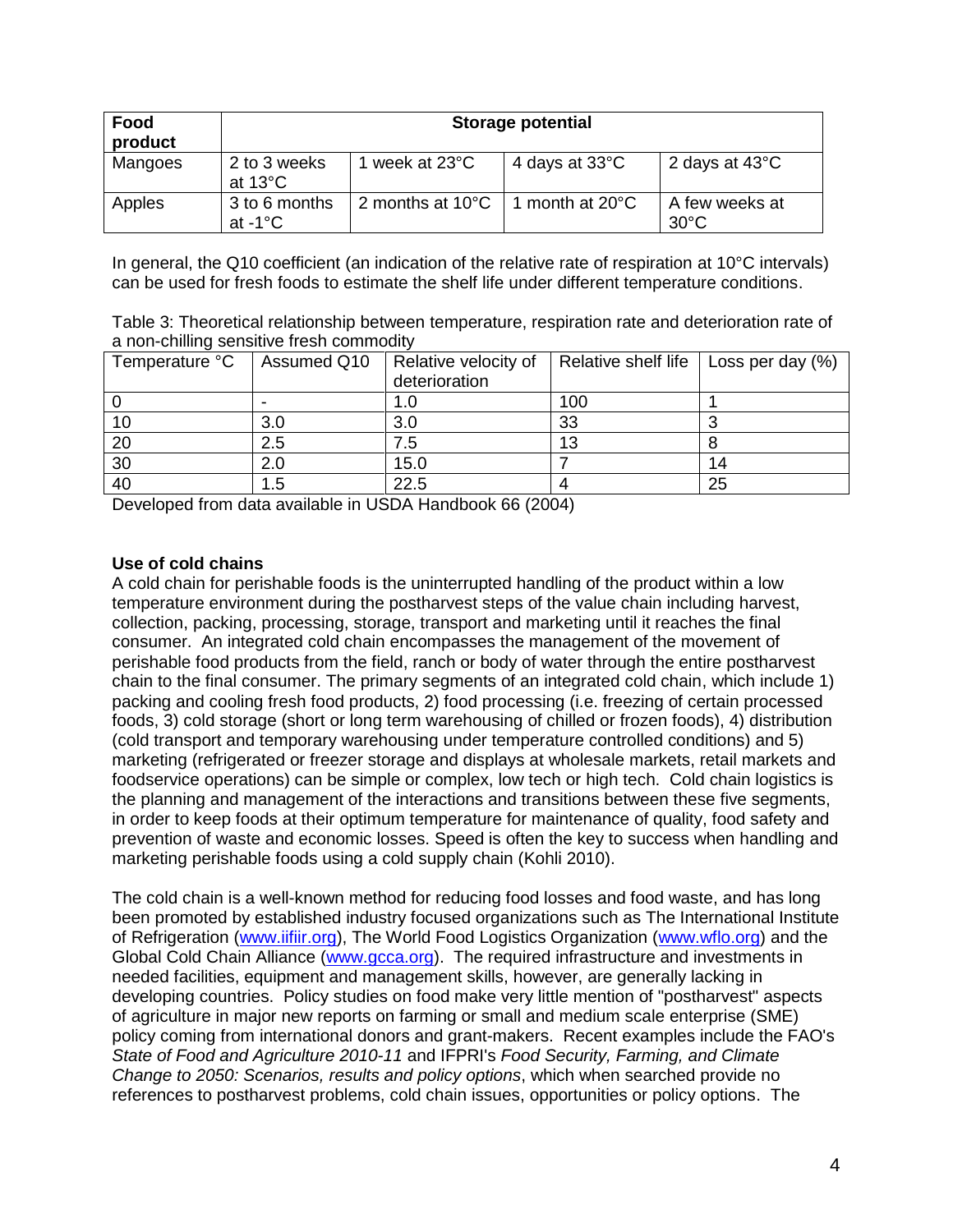UNFAO/UNIDO manual on *Agro-Industries for Development* (da Silva et al 2009) mentions the term "cold chain" only once in a comprehensive work of 270 pages.

The UN FAO recently launched the **SAVE FOOD Initiative** which includes many partner organizations working on various means for reducing food losses and waste. One of the top priorities cited by the Global Harvest Initiative report on measuring global agricultural productivity was "Improving food system infrastructure and processing to benefit agricultural products distribution and minimize waste" (GHI 2010; p. 8). The report concludes that significant public and private investments in capital and infrastructure will be required along the entire food chain. Reports on the postharvest sector and its contributions to economic development (Mrema & Rolle 2002; Kader 2006; Winrock 2009) leave no doubt as to its importance and cost effectiveness, yet introducing a cold chain in a developing country requires the integration of a great many different elements and the continuing management of those elements. Unfortunately, most aid donors and grant programs have tended to focus on establishment of stand-alone cold storage or food processing facilities or projects rather than focusing on the longer term management of those investments and the maintenance of an integrated cold chain.

#### **Selecting appropriate cooling technologies for use in the cold chain**

There is a wide range of options and technologies for producing cold conditions for food handling, processing, storage and transport. Some are relatively simple and inexpensive, while other technologies intended to achieve the same results are more sophisticated and complex to manage. For precooling, operators can choose from simple farm-based methods such as using ice, to more complex systems for forced air, hydro-cooling or vacuum cooling. For storage, there are options for food handlers that range from small walk-in cold rooms to large scale commercial refrigerated warehouses. Small-scale cold rooms can be designed using traditional mechanical refrigeration systems, low cost CoolBot™ equipped air-conditioner based systems (see detail below), or as evaporative cool chambers. Food processors can choose from chillers, blast freezing, IQF, freeze drying and many other technologies. During transport, cold can be provided via the use of ice, trailer mounted refrigeration systems, evaporative coolers or via passive cooling technologies (insulated packages or pallets covers during transport).

The suitability of these options will depend upon the food products being handled and the level of sophistication of the value chain. Kitinoja and Thompson (2010) and Winrock International (2009) have reviewed the cooling practices utilized during pre-cooling and cold storage for horticultural crops. These documents provide basic recommendations on cooling options and information regarding capital costs and energy use for small-scale, medium scale and larger scale operations. In general, the highest cost will be for mechanical refrigeration systems using electricity or diesel fuel where temperatures are the hottest, but the benefits of using cold chain technologies can still outweigh costs, since it is in these regions where food losses due to lack of temperature management are the highest. Evaporative cooling systems work well only in dry regions or during the dry seasons when the relative humidity is low. Total construction and operating costs for refrigerated systems will vary widely depending on the costs of local materials, labor and electricity. Postharvest losses can be greatly reduced with the use of cold storage, but the ROI for any specific operation will always depend largely upon the market value of the food commodities being cooled and stored and the use efficiency of the facility (i.e. whether or not it is operated at full capacity).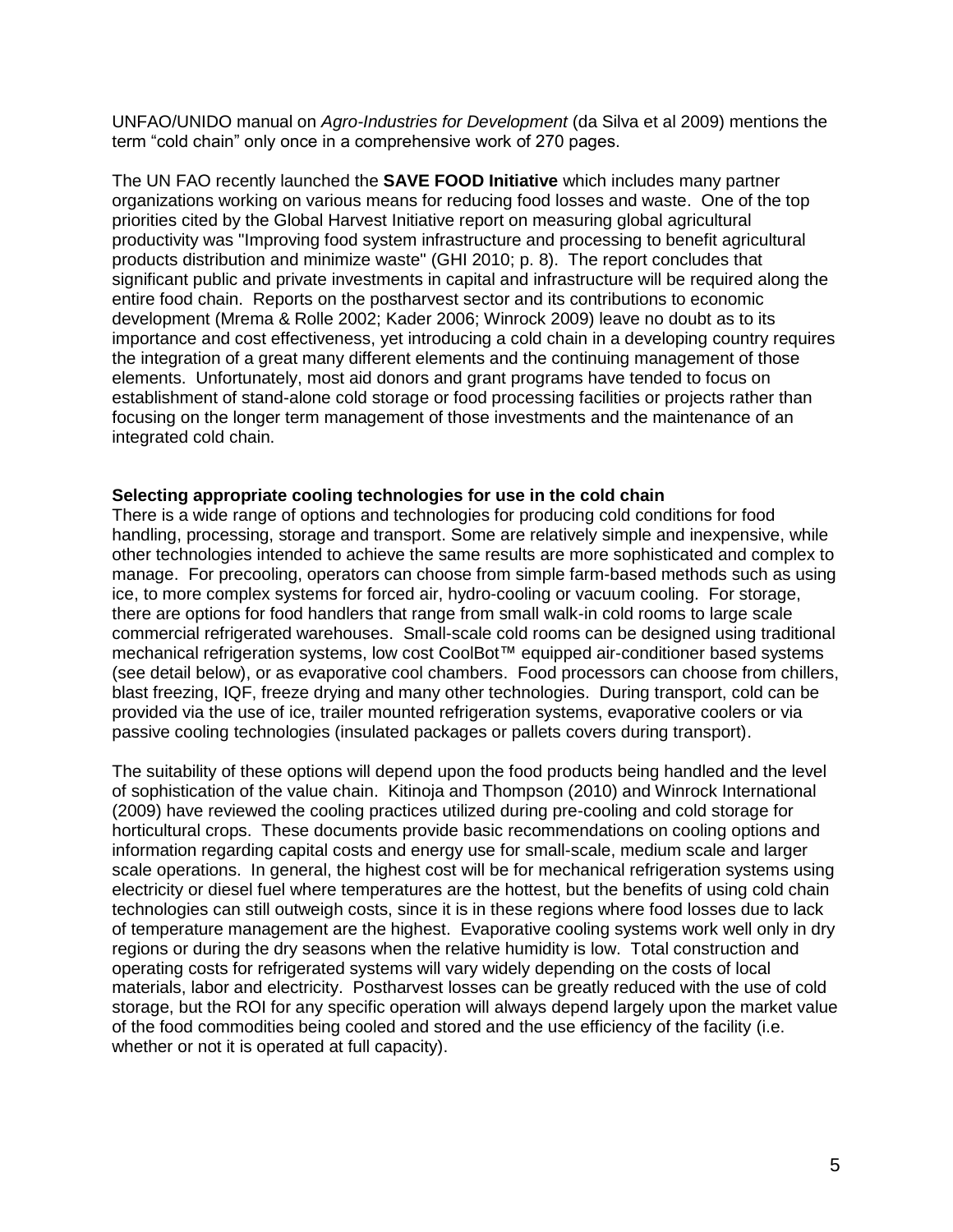|  | Table 4: Examples of mechanical technologies available for refrigeration/freezing |
|--|-----------------------------------------------------------------------------------|
|  |                                                                                   |

| Cold chain step                     | Small-scale                                                               | Large scale                                                                                                                 |
|-------------------------------------|---------------------------------------------------------------------------|-----------------------------------------------------------------------------------------------------------------------------|
| Pre-cooling systems                 | Portable forced air cooling<br>systems                                    | Vacuum cooling<br>Forced air cooling<br>Hydro-cooling                                                                       |
| <b>Cold Storage</b>                 | Walk-in cold rooms<br>CoolBot™ equipped cold<br>room                      | Refrigerated warehouses                                                                                                     |
| Processing-<br>chilling or freezing | "Direct expansion" chilling of<br>bulk milk<br>"instant" chilling of milk | <b>Blast freezing</b><br><b>IQF</b><br>Vacuum cooling of packaged<br>meats                                                  |
| Refrigerated transport              | <b>USDA Porta-cooler</b>                                                  | Reefer vans<br>Refrigerated marine containers<br>Refrigerated intermodal<br>containers (for road, rail and sea<br>shipping) |

A recent development on the small-scale mechanical cooling technology front is a CoolBot ™ equipped cold room for storage of chilled food products and fresh horticultural produce.A small cold room with a commercially installed refrigeration system costs about \$7000 for 3.5 kW (1 ton) of refrigeration capacity (Winrock, 2009). A small-scale option is to use a modified room air conditioner, a method originally developed by Boyette and Rohrbach in 1993, to prevent ice build-up which restricts airflow and stops cooling. The control system of the window style air conditioner unit is modified to allow it to produce low air temperatures without building up ice on the evaporator coil. Recently a company has developed an easily installed digital controller that prevents ice build-up but does not require modifying the control system of the air conditioner (Cool-bot ™, Store It Cold, LLC, [http://storeitcold.com\)](http://storeitcold.com/). A room air conditioner and Cool-bot **tm** control system currently costs about 90% less than a commercial refrigeration system. The control system is designed so that any moisture condensed on the refrigeration coils is returned to the cold room air and the system will therefore cause less product moisture loss than the commercial refrigeration system.



Figure 1: The CoolBot™ controller (Photo source: [http://storeitcold.com\)](http://storeitcold.com/)

For refrigerated transport, small-scale producers and marketers can use the USDA Portacooler. Two types of portable pre-coolers currently exist and both have been tested extensively (Boyette, no date; USDA 1993). They can be self-constructed at relatively low cost, and complete plans are available on the internet on the NCSU website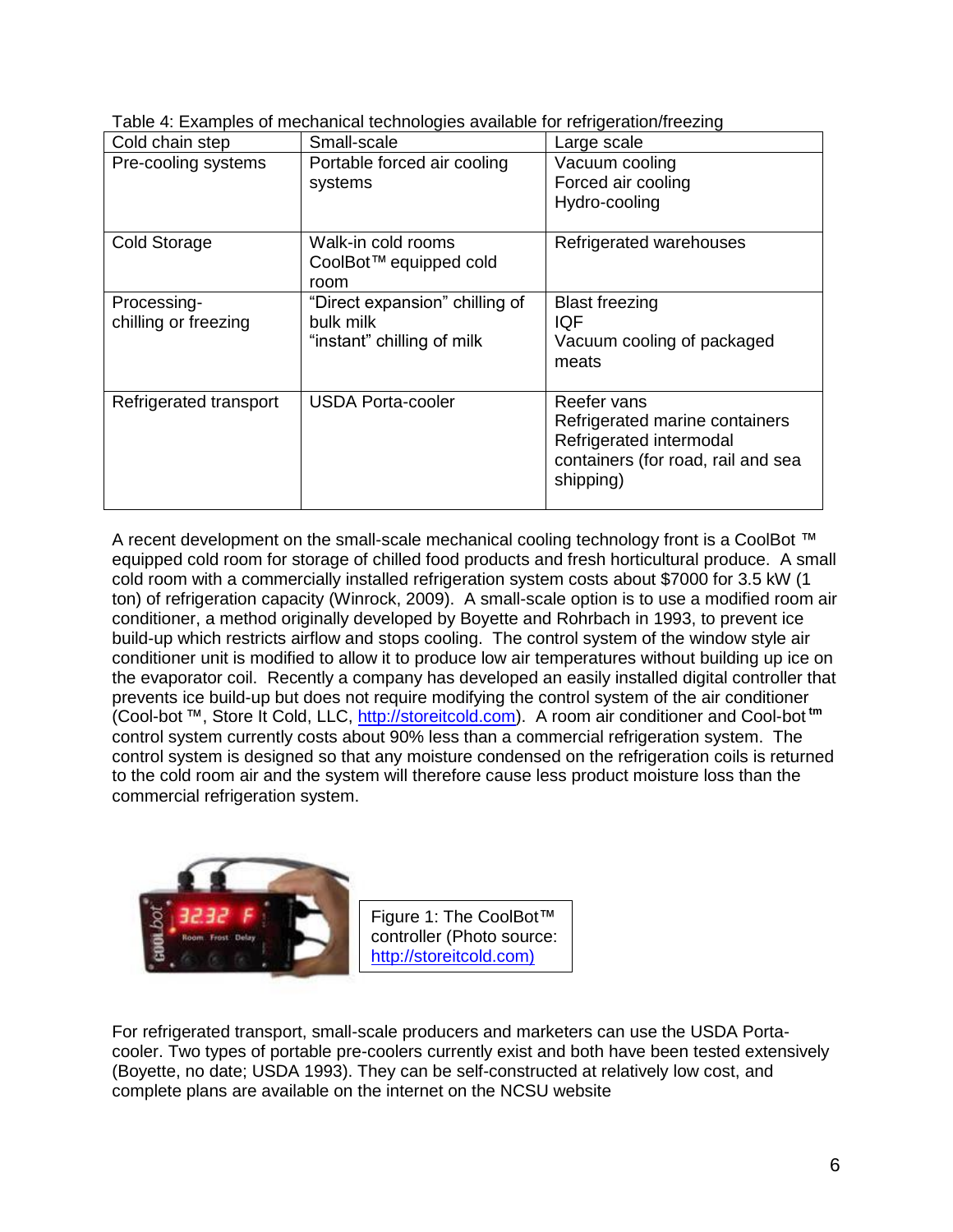http://www.bae.ncsu.edu/programs/extension/publicat/postharv/ag-414-7/index.html and the ATTRA website [\(http://www.attra.ncat.org\)](http://www.attra.ncat.org/). The USDA Porta-cooler can be carried on traditional small scale transport vehicles, either pulled as a trailer or set into a pick-up truck bed. The Porta-cooler consists of a small insulated box (3.5 m<sup>3</sup>), holding approximately 700 kg of produce, fitted with a room sized air conditioner (2.9 to 3.5 kW) and diesel-powered generator (2 kW). These units can be operated successfully at temperatures of 10°C or above with good results, making them most useful for transporting tropical and sub-tropical horticultural crops. At temperatures below 10°C, however, ice will build up on the coils, and the air conditioner will not work as designed. The CoolBot™ control system described above could be utilized to overcome this limitation. A full set of plans for construction of an insulated trailer equipped with the CoolBot™ has recently been developed by scientists at North Carolina State University and is available online for free download [\(http://plantsforhumanhealth.ncsu.edu/2012/08/20/pack-n](http://plantsforhumanhealth.ncsu.edu/2012/08/20/pack-n-cool/)[cool/](http://plantsforhumanhealth.ncsu.edu/2012/08/20/pack-n-cool/) ).

# Non-mechanical cooling practices:

For horticultural crops, the cold chain can sometimes be a "**cool chain**" depending upon the commodity. For example, tropical fruit crops and tomatoes require handling temperatures of 12- 18°C for longer shelf life. Colder temperatures during handling, storage or transport will result in chilling injury, reduced storage potential and reduced market value. Symptoms often appear only after the commodity is returned to warmer temperatures during marketing or home use. Non-mechanical cooling practices can often achieve these moderately cool temperatures at very low cost.

Evaporative cooling: Lowering temperature of fresh horticultural produce via systems utilizing the evaporation of water to 2-3°C above the ambient dew point temperature. Evaporative cool storage rooms are commonly used for bulk storage of tropical and sub-tropical crops (such as sweet potatoes) or as small-scale cool chambers for temporary storage of fruits and vegetables in tropical climates, and work best in dry climates or during the dry season. Evaporative coolers can be passive (zero energy) or assisted (using a solar powered or electric fan to move air through the storage chamber).

| Cold chain step                         | Small-scale                                                                                                                                                                                                            | Large scale                                                                                                   |
|-----------------------------------------|------------------------------------------------------------------------------------------------------------------------------------------------------------------------------------------------------------------------|---------------------------------------------------------------------------------------------------------------|
| Pre-cooling<br>systems                  | Portable evaporative forced air cooling<br>systems                                                                                                                                                                     | Slurry ice                                                                                                    |
| <b>Cold Storage</b>                     | Zero energy cool chambers (ZECC)<br>Evaporatively cooled cool rooms<br>(charcoal coolers)<br>Underground storage (root cellars)<br>Night air ventilation<br>High altitude storage<br>Radiant cooling<br>Solar chillers | Evaporatively cooled<br>warehouses<br>Underground storage (caves)<br>High altitude storage<br>Radiant cooling |
| Processing-<br>chilling and<br>freezing | None available                                                                                                                                                                                                         | None available                                                                                                |
| Refrigerated<br>transport               | Evaporatively cooled insulated<br>transport boxes or trailers                                                                                                                                                          | Passive cooling (insulated<br>pallet covers)                                                                  |

Table 5: Examples of Non-mechanical technologies available for cooling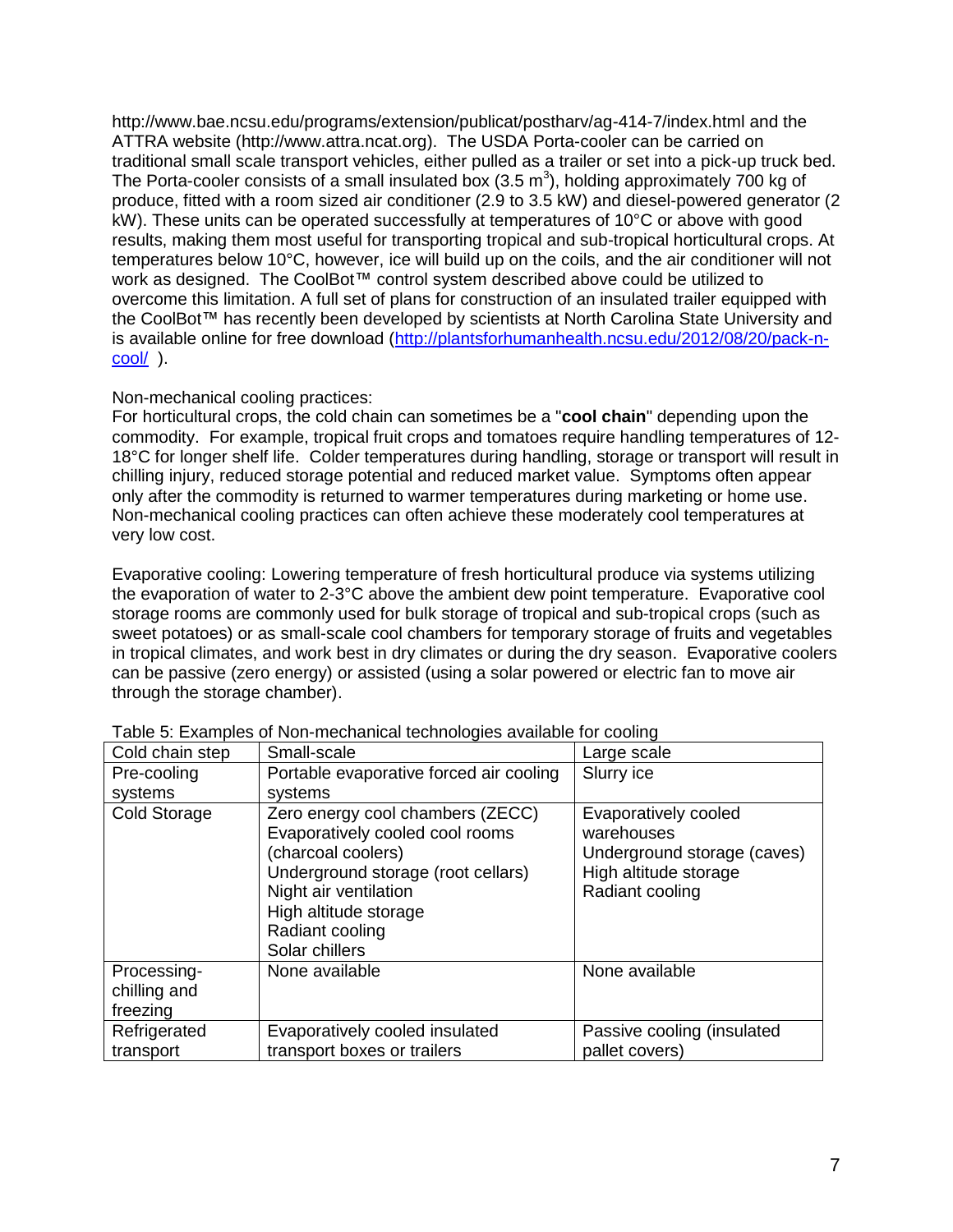

Figure 2: Large scale evaporatively cooled storage facility for cured sweet potatoes. (Photo credit: Robert Kasmire)

A variety of designs for small-scale evaporatively cooled storage chambers have been developed for fresh tropical and sub-tropical produce. Kitinoja and Thompson (2009) provide a review of the many designs currently available in Southeast Asia, India and Africa, and most can be constructed locally using low cost materials. The low cost passive cooling chamber illustrated in figure 3is constructed from locally made clay bricks. The cavity between the walls is filled with clean sand and the bricks and sand are kept saturated with water. Fruits and vegetables are loaded inside, and the entire chamber is covered with a rush mat, which is also kept moist. During the hot summer months, this chamber can maintain an inside temperature of 15 and 18 °C lower than the ambient temperature and a relative humidity of about 95%.



Figure 3: Design for a 1MT capacity ZECC (Kitinoja, 2010) Digital illustration credit: Amity University, Uttar Pradesh, India

The original developers of this technology at IARI in India called it a "Zero-Energy Cool Chamber" (ZECC) because it uses no external energy. A larger version of this chamber was constructed in the design of a small cold room (6 to 8MT capacity), and needs only the addition of a small water pump and a ventilation fan at the roof line (similar to the vent fans used in greenhouses). Since a relatively large amount of materials are required to construct these cold storage chambers, they may be most practical when handling high value products.

The cost for construction of the small unit in India was \$200 (200 kg capacity), the cost for the large walk-along unit was \$1000 (1 MT capacity) and the cost of the commercial sized 6MT unit is estimated to be \$8,000 (Kitinoja 2010). Results are best when the relative humidity conditions outside the ZECC are low, as during the dry season or in semi-arid regions.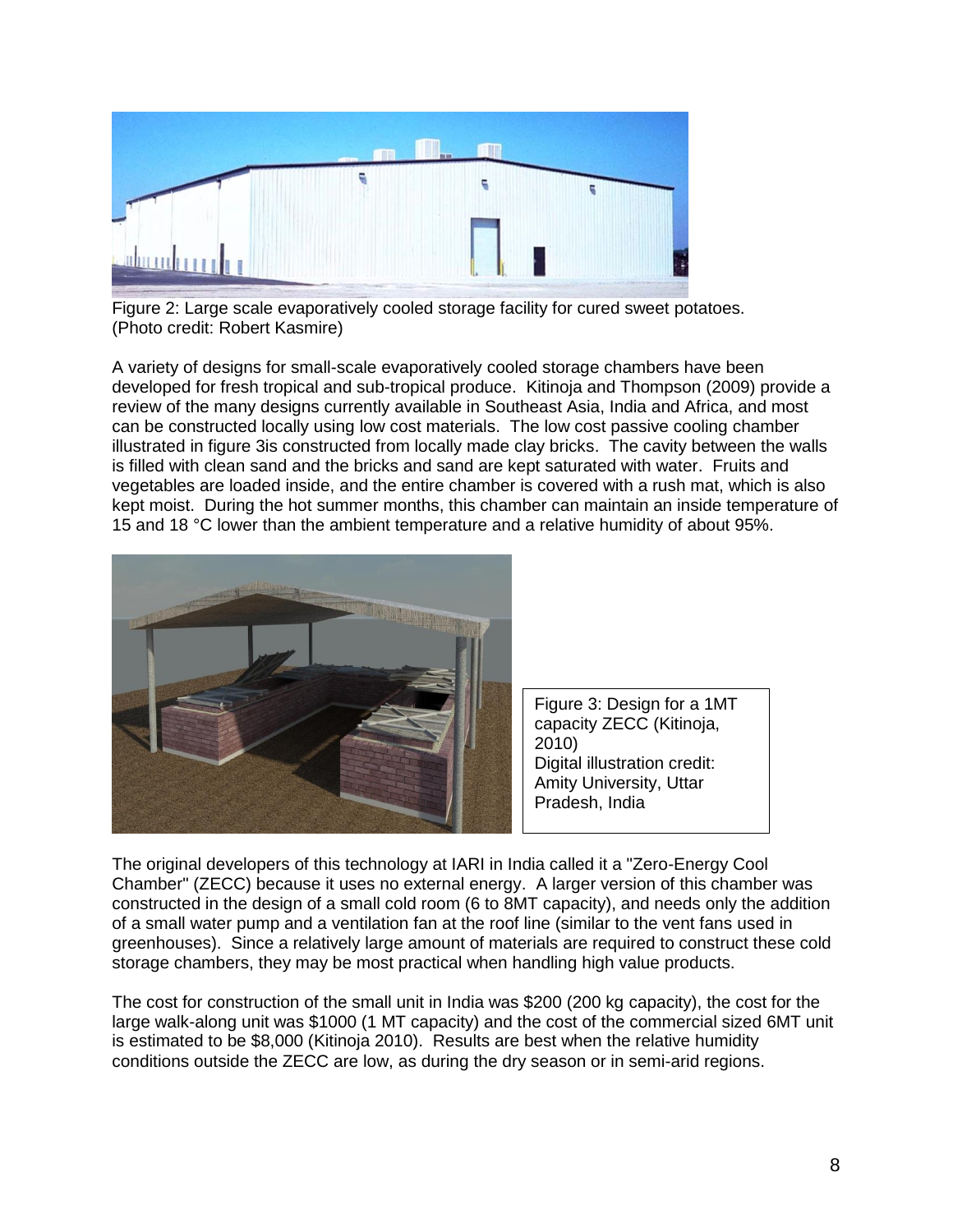In addition to these simple evaporative systems, other cooling systems are available for use when electricity is not available. Harvesting fresh produce early in the morning (with the exception of citrus crops because of fruit susceptibility to physical damage when turgid) will ensure produce is being handled at a lower temperature when compared to daytime ambient temperatures. The use of shade after harvesting will keep produce from warming in the sun while waiting for transport. Crushed or slurry ice can be used for rapid chilling or pre-cooling of fish or vegetables that can tolerate water. Slurry ice is a solution of about 40% water, 60% ice and 1% salt. Ice in large pieces or blocks can be used to cool water which can then be used in shower or immersion type hydro-cooling systems. The cost of ice production can be very high compared to its cooling capacity (Kitinoja and Thompson, 2010), and ice melt can cause safety and sanitation problems during handling, storage, transport and marketing. Night air ventilation is the opening of vents in the basement of an insulated storage structure during the cooler night hours, then closing the facility during the daytime to keep the cool air inside. As a rule night ventilation effectively maintains a given product temperature when the outside air temperature is below the given product temperature for 5 to 7 hours per night (Kitinoja and Thompson 2010). Natural underground cooling can be used in caves or root cellars and high altitude cooling can be used where ambient air temperatures are lower than average.

Radiant cooling can be used in dry climates with clear night skies to lower the temperature of ambient air. By using a solar collector at night, air will cool as the collector surfaces radiate heat to the cold night sky. Temperatures inside the structure of 4°C less than night air temperature can be achieved (Thompson et al 2002).

Passive cooling (insulated packages or pallets covers) can be used during transport to keep pre-cooled or chilled foods cold. The insulation will act to prevent rapid rewarming, but has a limited range, and the distance or time that foods can be kept cool will depend on the outside air temperature and desired product temperature upon delivery. RefrigiWear is one of the companies that has developed and markets this kind of products, and claims they can maintain product temperatures for up to 12 hours when properly used with temperature changes of less than 1°C per hour. (http://www.refrigiwear.com/WeatherGuard/index.htm)

Solar powered cooling systems that function via ice bank or ice battery are in the development stage (www.solarchill.org), but currently available solar chilling systems are very expensive and too small for commercial food handling or storage. Prototypes of this ice-based cool box are available via a United Nations program for storage of pharmaceuticals and vaccines. They use a solar powered 3 x 60 W PV array and ice as the energy storage medium (rather than acid batteries which tend to have a short life in hot climates and create environmental hazards if not recycled properly). Cost is estimated at \$1,500 for a unit that has a storage capacity of 50–100 L. These units would be best used for temporary storage of highly perishable high value foods such as fresh cut fruits or vegetables, strawberries, cheeses, milk, bean sprouts or mushrooms.

**Freezing:** A common method of freezing is simply indirect contact with a refrigerant that flows through shelves or belts that may touch the bottom or both top and bottom of the packages, commonly called convection freezing.

Blast freezing rapidly passes cold air over packages as they move through a tunnel or when they are stacked in rooms. This method is in most common use by refrigerated warehouses for freezing foods—either from the unfrozen state for a processor with limited freezer capacity or for bringing the temperature of still-frozen foods back to -18°C after they have been exposed to higher than optimal temperatures.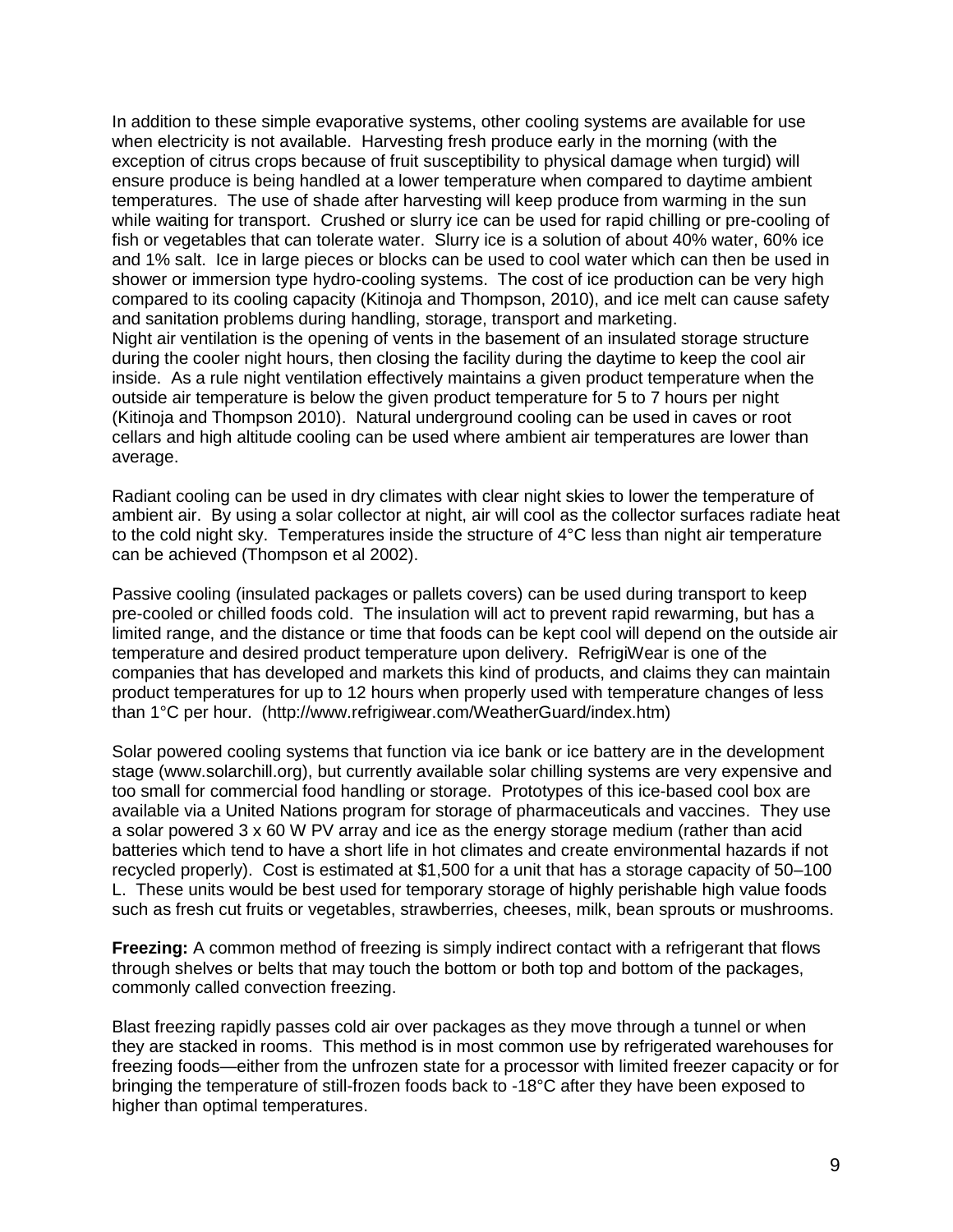The freezing process can be sped up even further by using a free flow freezing process to achieve individually quick frozen (IQF) product pieces. The unpackaged food is frozen either on belt freezers where air at -40°C blows up through a mesh belt and through a thin layer of small food product pieces or in fluidized-bed freezers where the blast of upcoming air is of sufficient velocity to partially suspend the food. The frozen food pieces are then packaged and moved into cold storage.

Very rapid freezing methods, such as using liquid nitrogen for commercial freezing are available but the technologies are extremely expensive. Shrimp, for example, can be frozen by passing them under a liquid-nitrogen spray. The shrimp are conveyed first through a cooling area where nitrogen gas from the freezing part of the process is used to cool the product. The shrimp then come into direct contact with liquid nitrogen sprays at -195°C, for less than 2 minutes. The product then equilibrates to -29°C and is ready for cold storage. This technique, commonly called conduction freezing, can be used for high value vegetables, fruits, shellfish and other food products.

Methods that produce quick freezing (IQF, liquid nitrogen) result in better quality food products than do methods that provide slow freezing (traditional freezer room racking). Rapid freezing prevents undesirable large ice crystals from forming in the frozen food product because the molecules don't have time to form. Slow freezing creates large, disruptive ice crystals. During thawing, they damage the cells and break cell walls and membranes. This causes vegetables to have a mushy texture and meats to weep and lose juiciness. Quicker freezing methods, however, also can be more expensive.

Temperature fluctuations during storage and distribution are common in developing countries, allowing product to melt slightly and new, larger ice crystals to form when temperatures drop. Figure 4 is a photo taken during a cold chain assessment in Indonesia where frozen foods on pallets awaiting customs inspection were left out on an open loading dock in a seaport.



Figure 4: Melting symptoms in frozen chicken shipments in Indonesia during a break in the cold chain (Photo credit: Lisa Kitinoja)

Traditional blast freezing requires the use of a separate cold room with a door that can be sealed to prevent human entry while very low temperature air is blasted into the room. A recent innovation is the use of forced air blast freezing for packaged foods on individually shrouded pallet loads inside a racked cold room. Industry professionals claim that the slightly higher temperature of forced air blast freezing can be targeted to speed freezing, therefore saving time and energy while reducing labor costs (www.tippmanngroup.com).

**Energy use efficiency:** The energy use efficiency of any cold chain technologies will affect both feasibility and economic sustainability. Approximately 35% to 40% of the energy use for cold storage is used to keep product cool, while the remainder is used to remove the heat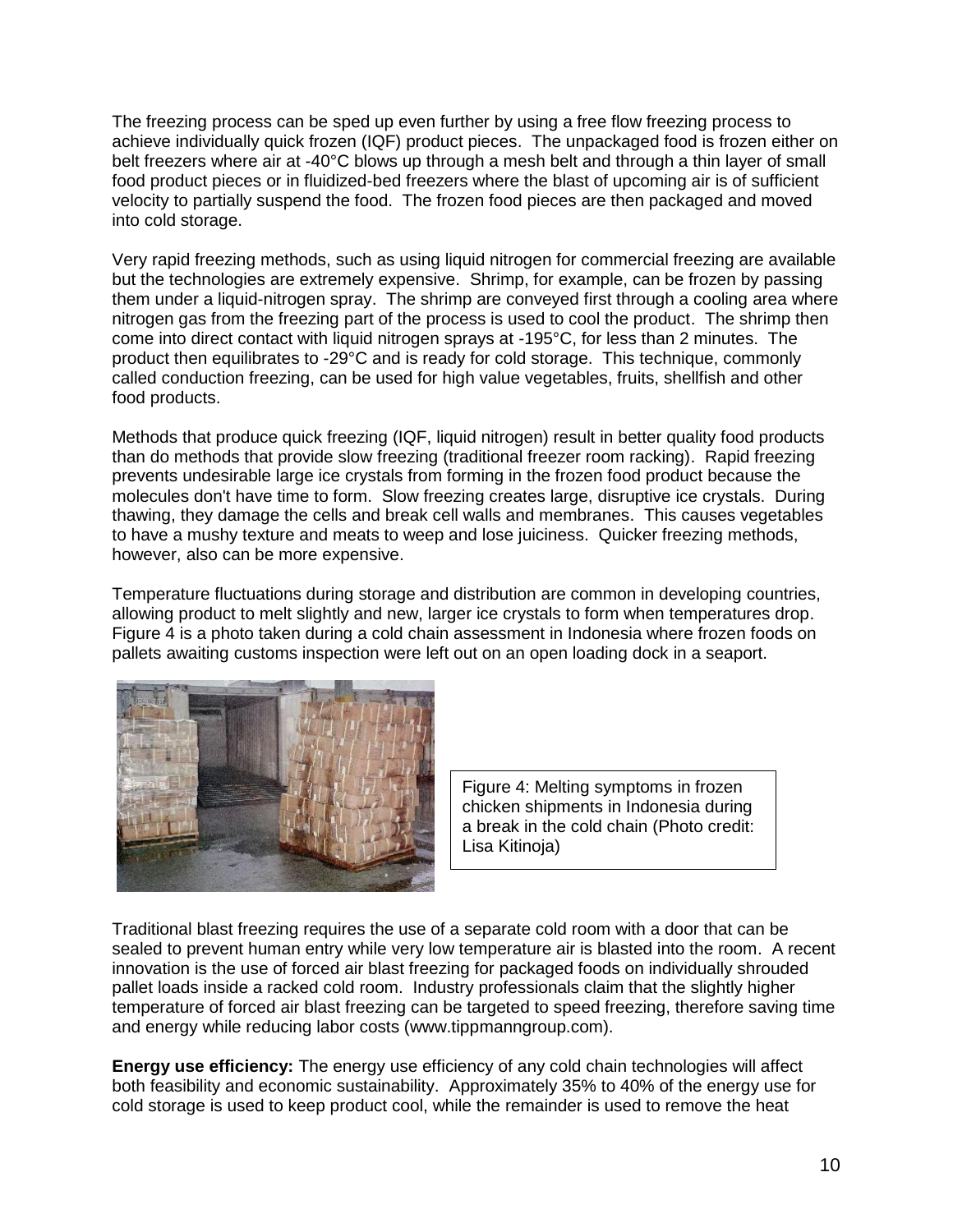coming into the facility from solar radiation, warm air infiltration, fans, lights, people, and other equipment, so any measures to reduce heat load will help reduce energy use. A recent study done in the UK looked at chilled, frozen and mixed (chilled and frozen) stores and it was clear from the data that a large range in efficiencies exists. The worst cold store consumed over 8 times as much energy per storage unit when compared to the most efficient cold store (Evans, no date).

There are many excellent publications available on the selection of components of refrigeration systems, fans, doors, controls, defrost systems and other equipment (Thompson et al 2002; Winrock 2009). With assistance from the US Department of Energy's Inventions and Innovation Program, Advanced Refrigeration Technologies (ART) has commercialized an innovative control for walk-in cooler refrigeration systems. The ART Evaporator Fan Controller is inexpensive (\$100 to \$300), easy to install and reduces evaporator and compressor energy consumption by 30% to 50%.

The choice of construction materials and type and amount of insulation will influence the heat load on the cold storage structure. The design features of the facility, including its color, size, shape and internal layout, can influence heat load and refrigeration efficiency. For example, long, short, dark structures will incur more solar heat load than will square, tall, white structures of the same internal capacity. IACSC publishes a wide range of specifications for designs for cold storages and freezers [\(www.iacsc.org\)](http://www.iacsc.org/). The British Frozen Food Federation estimates that improved cold storage management would allow the raising of evaporator temperatures from - 32°C to -28°C and would reduce energy use by 11% (BFFF 2009).

#### **Impediments for adoption and use of cold chains**

The use of the cold chain for reducing perishable food losses can be impeded by a wide variety of issues and challenges. Among these are difficult agro-climatic conditions, such as high temperatures in the humid tropics, or extreme heat in dry regions that increase the costs of cold storage construction and power. Social norms may decrease demand for chilled or frozen foods, as in some parts of India where "fresh" means food harvested the same day as it is consumed. If costs and benefit assessments lead people to want to use the cold chain, its adoption can be limited by a lack of access to reliable power, equipment, resources for public and private sector investments, and a lack of qualified human resources. Currently the need for the use of the cold chain in developing countries may be known and even accepted as cost effective, but adoption is low due to a lack of appropriate agricultural research and development, lack of training programs for capacity building, and the absence of national organizations focusing on the cold chain.

Equally important is that there are mechanisms in place so that the increased value created by cold chain investments will accrue to those making the investments. Farmers can be very conservative and often limited in their ability to make investments. In order to invest in even the simplest and lowest cost cold chain elements the farmer, handler or trader must be confident that the market will reward the investment. This may not be the case if, for example, a farmer builds an evaporative cooler but then finds that refrigerated transport is not available. Any added value from using the pre-cooler on farm will be lost during open transport to market. Such breaks in the cold chain are often a major impediment to individual investments in needed cold chain elements. A comprehensive systems assessment is necessary to understand where investment is necessary in any given country to best facilitate the investments made elsewhere in the cold chain.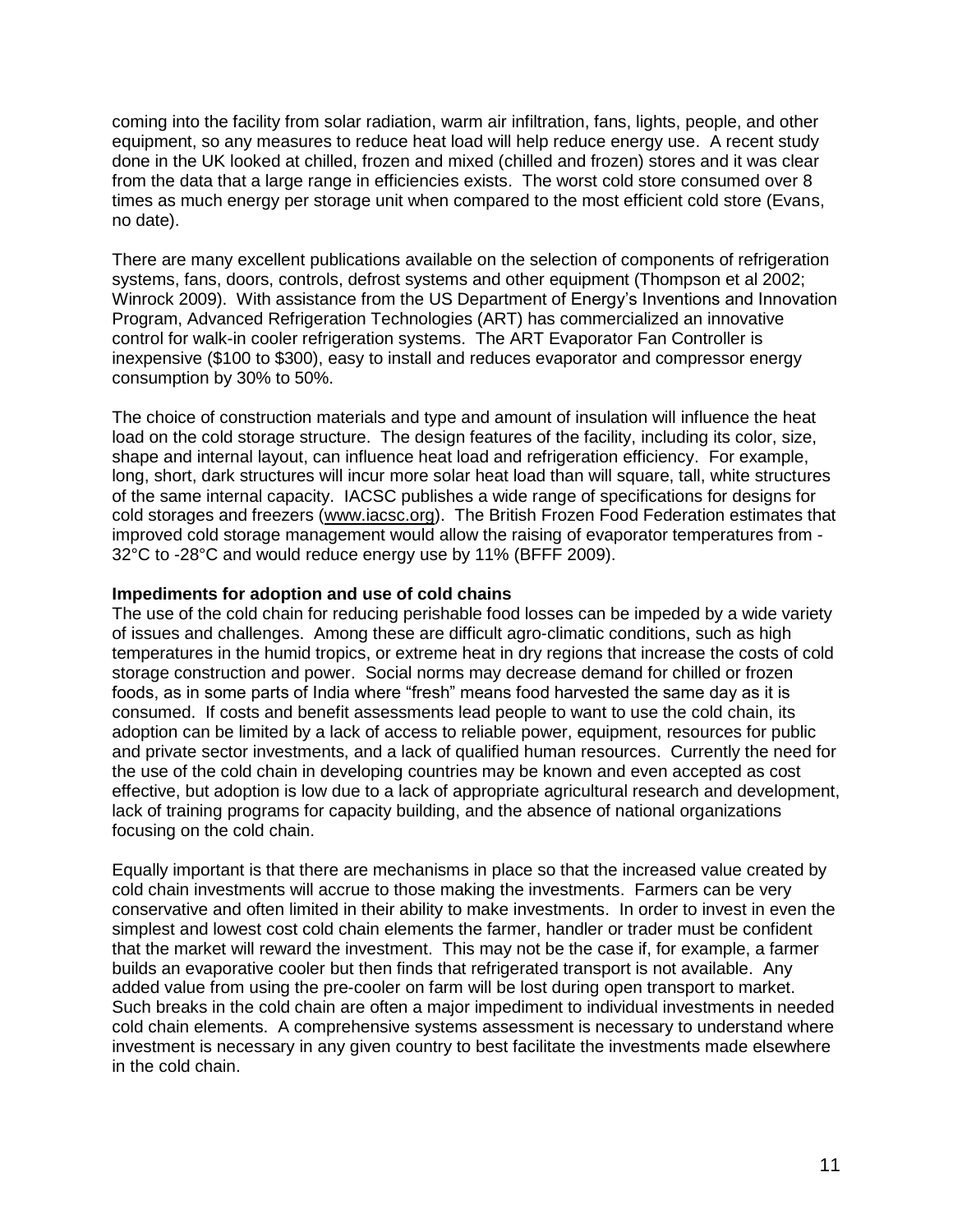# **Training and capacity building for cold chain development**

A recent review of cold chain development points out that "Even in many regions or sites where adequate infrastructure is available, overall knowledge of proper cold chain practices, maintenance (including availability of spare parts), and applications are weak in most of the developing world, and it is generally worst in facilities owned or operated by government than in facilities owned or operated privately" (Yahia, 2010). Yahia (2010) also reports, "There has been reasonable growth in cold chain infrastructure in Morocco, Egypt, and lately in Libya, but in all [developing countries] there is still major room for growth and much great efforts to improve capacity training to form better technicians and to improve applications."

Extension efforts and training needs differ by target group, and there are often difficulties in reaching smallholder farmers, women, youth, middlemen/traders and processors. Traders and middlemen have been generally ignored although they have a large impact on temperature management during handling and transport, and therefore upon the final quality of foods and their potential market value. Future extension efforts should seek to include this group of men and women in efforts aimed at adopting the use of the cold chain (Kitinoja et al 2011).

Training topics should include:

- Commodity systems assessment s (identifying the causes and sources of losses)
- Basic practices for reducing losses for perishable foods intended for cold storage
- Technical subjects along the cold chain (postharvest handling, refrigeration, cold storage, cold transport, food processing, etc.)
- Value chain development (processes and practices)
- Management topics (managing labor, equipment, finances, risk, marketing, etc.)
- Logistics (interactive complexities of managing a cold chain system)
- Engineering (including design, modifications, repairs, maintenance of cold technologies)
- Food safety issues (including the potential impact of poor food safety)
- Environmental issues
- Energy efficiency

Capacity-building efforts undertaken in cold chain technology must be made more comprehensive, and include technical knowledge on handling practices, research skills, access to tools and supplies, cost/benefit information, extension skill development (training needs assessment, teaching methods, advocacy), internet/web access, use of IT and cell phones for information sharing and provision of follow-up mentoring for young scientists and extension workers after formal training programs have been completed (Kitinoja et al 2011). And since training and capacity building needs will shift over time as changes occur in agricultural value chains and cold chains, continual formative evaluation to improve programs is needed to ensure capacity building efforts continue to meet the needs of target audiences.

# **Conclusions and Recommendations**

The use of cold is not a cure-all or a one-size-fits-all proposition, but is an important component of an agricultural handling system or value chain in its entirety. Each type of fresh produce and/or food product has a specific and limited storage potential related to its physiological nature and lowest safe storage temperature, and the use of the cold chain can help reach this potential and reduce perishable food losses. Misuse of cold will lead to higher food losses along with added financial losses associated with the costs of cooling, cold storage, cold transport and refrigerated retail market displays.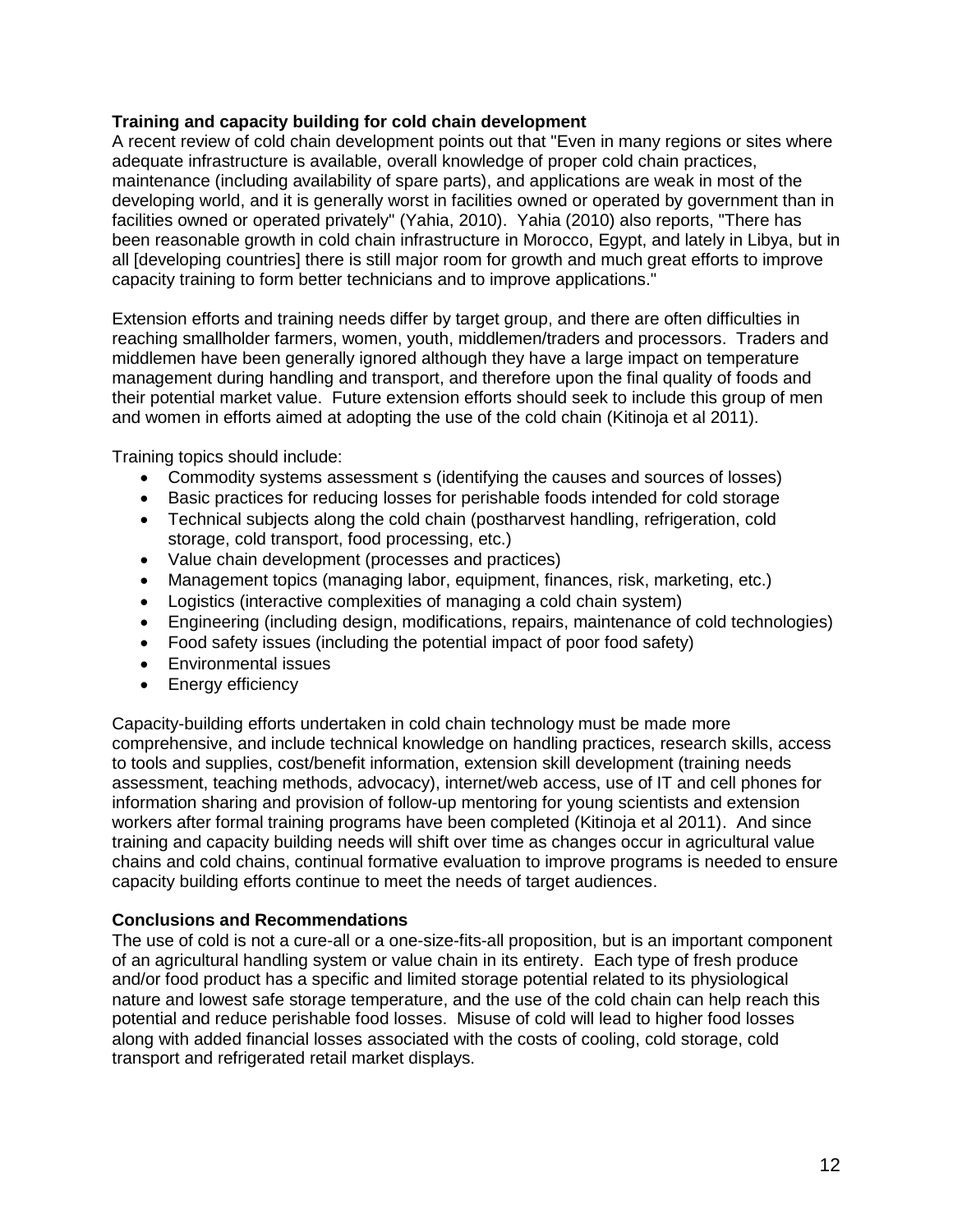At present, the term "cold chain" is used interchangeably when referring to a value chain for fresh tropical produce (at 12 to 18°C), chilled fresh produce and food products (at 0 to 4°C), or frozen food products (at -18°C). Costs are much lower, however, when investing in and utilizing a **cool chain** for fresh tropical and sub-tropical produce, this difference needs to be better understood by public sector planners and private sector investors.

The term "cool chain" should be used when describing the agricultural value chain for handling and distribution of fresh tropical fruits and vegetables. Cool chain investments in simple, low cost technologies such as evaporative pre-cooling, zero energy cool chambers and night-time ventilated cool storage structures are cost effective and easy to manage, leading to increased profits.

At present, the use of the cold chain is often avoided by food producers, handlers and marketers due to its perceived high cost. Yet when 25 to 50% of foods are wasted after the harvest, the real cost of production is much higher than it should be. Using "cold" as an investment to prevent food losses can be highly cost effective in comparison to continually increasing production to meet increasing demands for foods. Information on the costs of using the cold chain and on the expected benefits in terms of increased volumes of food available for sale, increased market value and improved nutritional value should be gathered and made readily available to potential users and investors.

Most developing countries currently lack the basic infrastructure and educational program needed to support the development of an integrated cold chain for distribution of perishable foods. The public sector should provide funding for investments in basic infrastructure to support cold chain development (i.e. electricity, roads), and for educational programs at the primary, secondary and higher educational levels in order to promote the value of production, handling and consumption of high quality, safe and nutritious foods. Governments should limit disincentives (for example high taxes on imported refrigeration equipment) and invest in those components of infrastructure and education that are currently missing in their development efforts involving cold chains.

The use of the cold chain is often avoided by food producers, handlers and marketers due to its perceived complexity and logistical challenges. There is a need to promote awareness and local, national, regional and international capacity building and training of trainers in the proper use of the cold chain. Once the cold chain is in operation, regular access to technical training on cold chain management and cold supply chain logistics will be needed by both the public and private sector.

Currently the lack of the use of the cold chain in developing countries leads to high food losses and loss of market value, leaving little profit for farmers, handlers, processors or marketers, while promoting the development of cold chains, could be a good source of new jobs. Producers would benefit as the agricultural value chains for their food products are fully developed, and **new jobs would be formed all along the cold chain** for those perishable foods for which pre-cooling, cold handling, freezing, cold storage and refrigerated distribution and marketing have been demonstrated to be cost effective.

Historically cold chains are often developed and utilized first for exports of higher value commodities and food products, but once in place are also used for domestic handling and marketing. Where cold chains exist for exported food products, they can be used as models for education, capacity building and skill development, and expanded to include cold storage and refrigerated distribution of perishable foods for domestic markets. Using the cold chain for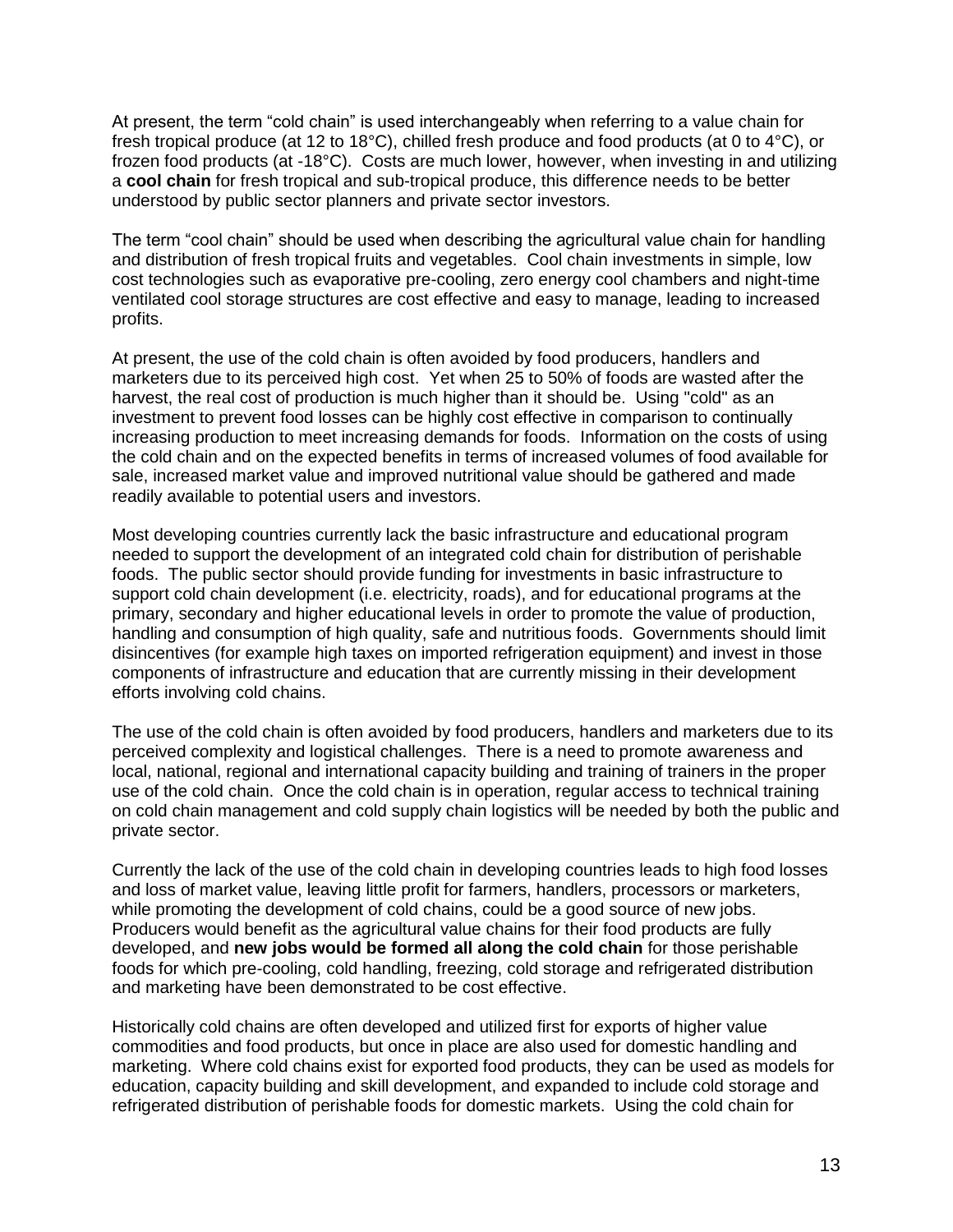improving domestic food supply chains will lead to improved nutrition and food safety while reducing food losses and lowering market prices for the local population.

Finally, we need to **promote the use of cold chains as a means to prevent the waste of limited natural resources.** The resources required for agricultural production (i.e. land, water, fertilizers, fuels, other inputs) are becoming more scarce and costly, and 25% to 50% of the resources used to grow these foods are being wasted when perishable foods are lost before consumption. Investments in the cold chain prevent the loss of foods after they have been produced, harvested, processed, packaged, stored and transported to markets, which greatly reduces the need for increased production to meet the predicted growth in future demand. Reducing food waste also saves the water, seeds, chemical inputs and labor needed to produce the food that is currently being lost. As local and global resources become scarcer and more expensive, preventing food losses will become even more cost effective than it is at today's resource prices. Public and private sector investors need to take into consideration how investing in the use of the cold chain can generate savings due to the reduced need for constantly increasing food production to meet rising consumer demand for perishable foods.

#### **Acknowledgements**

The author thanks Drs. Hala Chahine-Tsouvalakis, Kerstin Hell, Devon Zagory, Deirdre Holcroft and James F. Thompson for their reviews of the early drafts of the manuscript. Dr. Adel A. Kader, who provided technical input and general guidance for developing this White Paper and related publications, passed away in December 2012 -- he will be greatly missed by those of us who worked with him during the 40 years of his inspiring career in postharvest horticulture.

### **References**

BFFF 2009. British Frozen Food Federation Report

Evans, J. no date. Cold storage of food: Review of available information on energy consumption and energy savings options. Food Refrigeration and Process Engineering Research Centre (FRPERC), UK.<http://www.grimsby.ac.uk/documents/defra/stor-coldstorescasestudy.pdf>

GHI. 2010. The Global Harvest Initiative 2010 GAP Report: Measuring Global Agricultural Productivity.

Gustavsson, J et al . 2011. Global Food Losses and Food Waste: Extent, Causes and Prevention. UN FAO: Rome [http://www.fao.org/fileadmin/user\\_upload/ags/publications/GFL\\_web.pdf](http://www.fao.org/fileadmin/user_upload/ags/publications/GFL_web.pdf)

IIR. 2009. The role of refrigeration in worldwide nutrition. 5th Informatory Note on Refrigeration and Food [http://www.iifiir.org/userfiles/file/publications/notes/NoteFood\\_05\\_EN.pdf](http://www.iifiir.org/userfiles/file/publications/notes/NoteFood_05_EN.pdf)

Kader, A.A. 2006. The return on investment in postharvest technology for assuring quality and food safety in horticultural crops. Journal of Agricultural Investment 4: 45-54.

Kitinoja, L., S. Saran, S.K. Roy, and A.A. Kader. 2011. Postharvest technology for developing countries: challenges and opportunities in research, outreach and advocacy. J. Sci. Food Agric. 91:597-603.<http://ucce.ucdavis.edu/files/datastore/234-1922.pdf>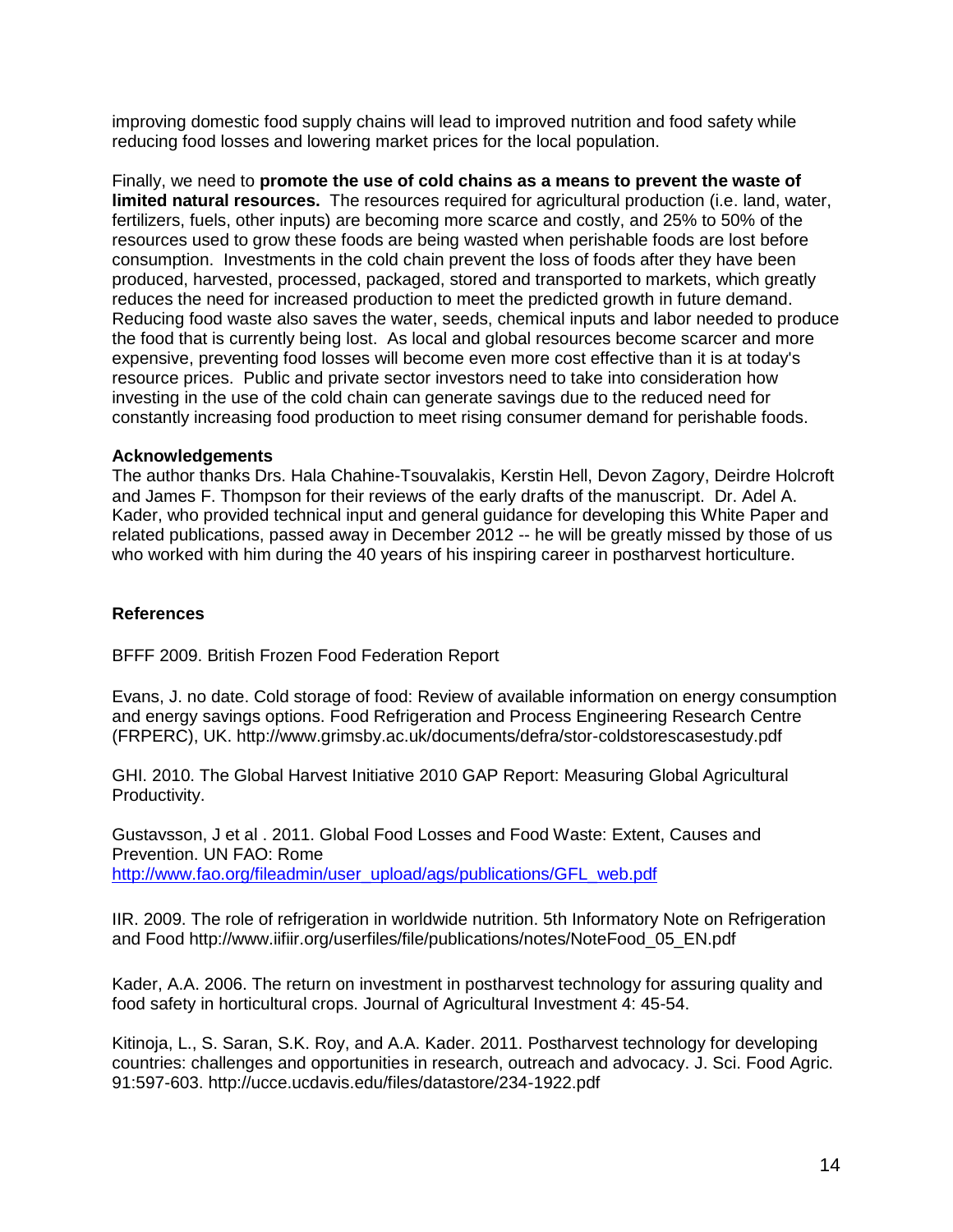Kitinoja, L. 2010. Identification of Appropriate Postharvest Technologies for Improving Market Access and Incomes for Small Horticultural Farmers in Sub-Saharan Africa and South Asia. WFLO Grant Final Report to the Bill & Melinda Gates Foundation, March 2010. 318 pp. http://ucce.ucdavis.edu/files/datastore/234-1847.pdf

Kitinoja, L. and J.F. Thompson. 2010. Pre-cooling systems for small-scale producers. Stewart Postharvest Review, 2010, 2:2, 14p.<http://ucce.ucdavis.edu/files/datastore/234-1594.pdf>

Kohli, P. 2010. Future of Cold Chain – India. (powerpoint presentation)

Lipinski, B., C Hanson, R Waite, L Kitinoja, T Searchinger, J Lomax,. 2013. [Creating a](http://www.wri.org/publication/reducing-food-loss-and-waste)  [Sustainable Food Future, Installment Two: Reducing Food Loss and Waste.](http://www.wri.org/publication/reducing-food-loss-and-waste) World Resources Institute Working Paper: June, 2013. http://www.wri.org/publication/reducing-food-loss-andwaste

Mrema, G.C. and R.S. Rolle. 2002. Status of the postharvest sector and its contribution to agricultural development and economic growth. 9th JIRCAS International Symposium on 'Value-Addition to Agricultural Products', Ibaraki, Japan, pp.13-20.

Thompson, J.F., Brecht, P.E., and Hinsch, T. 2002a, Refrigerated trailer transport of perishable products. University of California, Division of Agriculture and Natural Resources Publication no. 21614.

Thompson JF, Mitchell FG and Kasmire RF. 2002b. Cooling horticultural commodities. In Postharvest technology of horticultural crops, Third edition, Kader AA (Tech. Ed). University of California, Division of Agriculture and Natural Resources, Publication 3311. 2002: 97– 112.

USDA Handbook 66. 2004. Commercial storage of fruits, vegetables and nursery stocks. <http://www.ba.ars.usda.gov/hb66/>

Winrock International. 2009. Empowering agriculture: energy solutions for horticulture. USAID Office of Infrastructure and Engineering and the Office of Agriculture; 79p. Available online: <http://ucce.ucdavis.edu/files/datastore/234-1386.pdf>

Yahia, E.M. 2010. Cold Chain Development and Challenges in the Developing World. Acta Hort. 877:127-132.